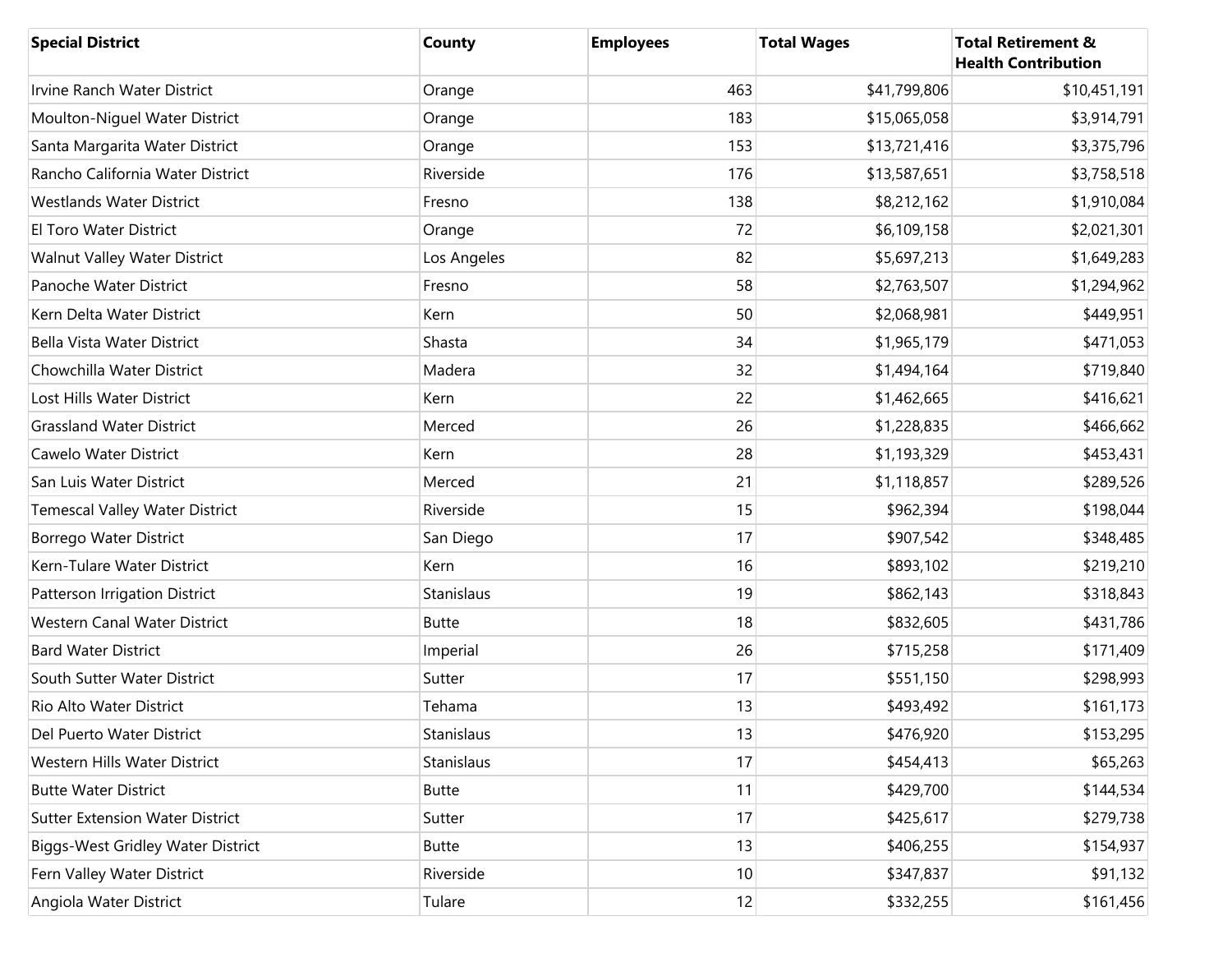| Lakeside Irrigation Water District  | Kings        | 11             | \$328,336 | \$178,487 |
|-------------------------------------|--------------|----------------|-----------|-----------|
| Orland-Artois Water District        | Glenn        | 10             | \$312,880 | \$72,325  |
| Bear Valley Water District          | Alpine       | 12             | \$267,323 | \$43,474  |
| Kanawha Water District              | Glenn        | 12             | \$241,160 | \$90,060  |
| <b>Feather Water District</b>       | Sutter       | 14             | \$217,985 | \$44,002  |
| Westside Water District             | Colusa       | 10             | \$205,432 | \$64,459  |
| Maine Prairie Water District        | Solano       | 9              | \$205,382 | \$46,623  |
| Berrenda Mesa Water District        | Kern         | 6              | \$203,026 | \$80,592  |
| Olcese Water District               | Kern         | 7              | \$197,175 | \$7,509   |
| High Valleys Water District         | Riverside    | 11             | \$196,151 | \$21,595  |
| Tejon-Castac Water District         | Kern         | 7              | \$163,978 | \$9,702   |
| Corning Water District              | Tehama       | 11             | \$140,231 | \$56,872  |
| El Solyo Water District             | Stanislaus   | 8              | \$122,180 | \$13,632  |
| Quail Valley Water District         | Kern         | 12             | \$107,724 | \$0       |
| Spanish Flat Water District         | Napa         | 9              | \$98,690  | \$0       |
| Kings River Water District          | Fresno       | 7              | \$90,780  | \$13,702  |
| Irish Beach Water District          | Mendocino    | 14             | \$87,876  | \$0       |
| Madera Water District               | Madera       | 6              | \$79,259  | \$0       |
| <b>Stevinson Water District</b>     | Merced       | 6              | \$75,000  | \$0       |
| Chiriaco Summit Water District      | Riverside    | 11             | \$65,231  | \$0       |
| Lake Madrone Water District         | <b>Butte</b> | 6              | \$59,840  | \$9,600   |
| Dunnigan Water District             | Yolo         | 8              | \$48,510  | \$17,291  |
| Cuyamaca Water District             | San Diego    | 11             | \$30,543  | \$0       |
| <b>McKinney Water District</b>      | Placer       | 6              | \$28,050  | \$0       |
| San Ardo Water District             | Monterey     | 8              | \$26,313  | \$0       |
| <b>Gravelly Ford Water District</b> | Madera       | 10             | \$14,938  | \$0       |
| Thomes Creek Water District         | Tehama       | 4              | \$12,000  | \$0       |
| Ramirez Water District              | Yuba         | 6              | \$6,833   | \$0       |
| <b>Brophy Water District</b>        | Yuba         | 5              | \$5,300   | \$0       |
| Glide Water District                | Glenn        | 5              | \$2,300   | \$0       |
| Liberty Water District              | Fresno       | 5              | \$2,100   | \$0       |
| 4-E Water District                  | Glenn        | 5 <sup>1</sup> | \$0       | \$0       |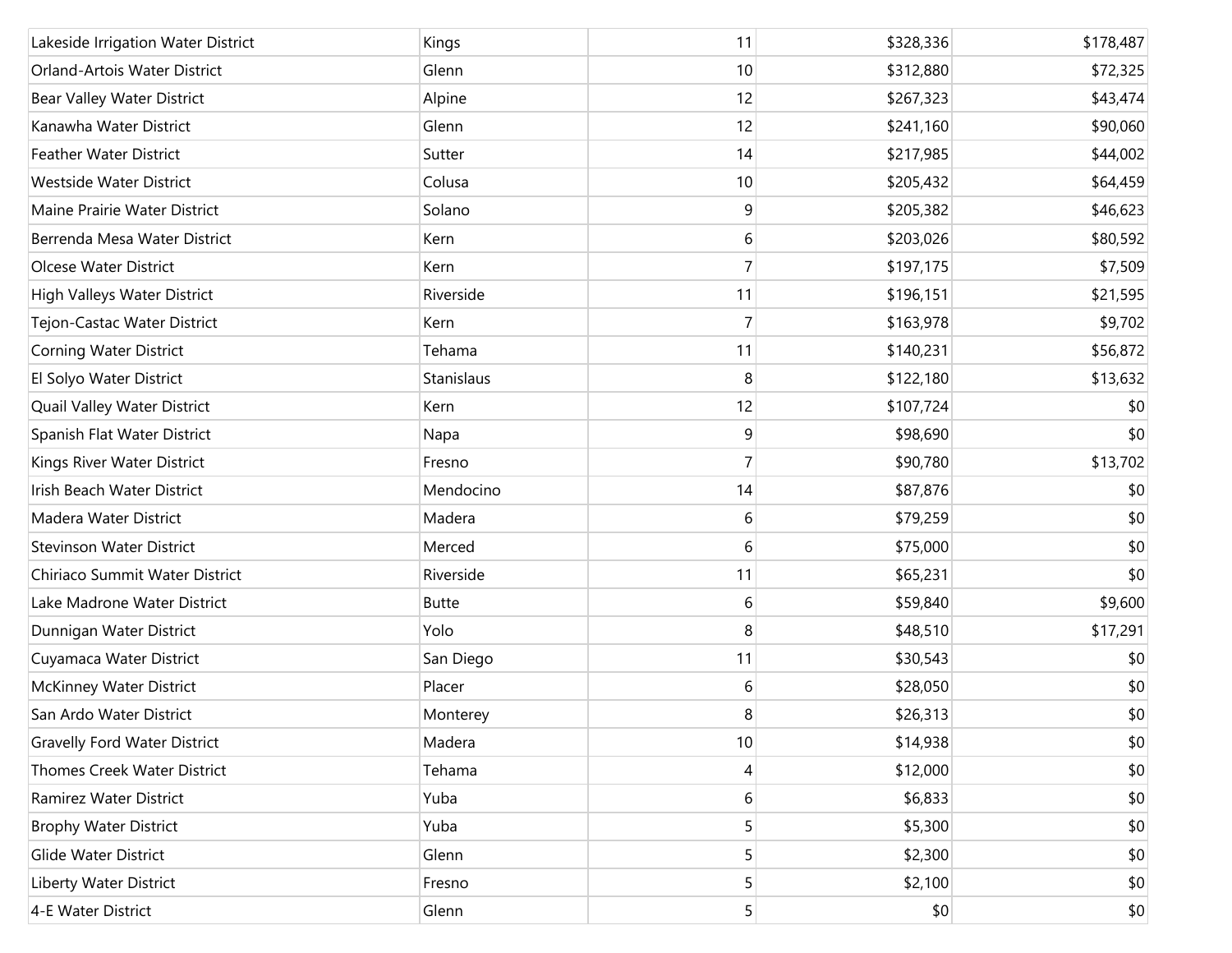| 4-M Water District                   | Colusa     | 5              | \$0 | \$0 |
|--------------------------------------|------------|----------------|-----|-----|
| Antelope Valley Water District       | Mono       | 4              | \$0 | \$0 |
| <b>Atwell Island Water District</b>  | Tulare     | 5              | \$0 | \$0 |
| <b>Ballico-Cortez Water District</b> | Merced     | 7              | \$0 | \$0 |
| <b>Broadview Water District</b>      | Fresno     | 3              | \$0 | \$0 |
| <b>Caspar South Water District</b>   | Mendocino  | 4              | \$0 | \$0 |
| Centinella Water District            | Merced     | 3              | \$0 | \$0 |
| Clay Water District                  | Sacramento | 6              | \$0 | \$0 |
| Clayton Water District               | Madera     | $\overline{3}$ | \$0 | \$0 |
| Cortina Water District               | Colusa     | 3              | \$0 | \$0 |
| Davis Water District                 | Colusa     | 5              | \$0 | \$0 |
| Devils Den Water District            | Kings      | 5              | \$0 | \$0 |
| Dudley Ridge Water District          | Kings      | 5              | \$0 | \$0 |
| Eagle Field Water District           | Merced     | 5              | \$0 | \$0 |
| Eastside Water District              | Stanislaus | 7              | \$0 | \$0 |
| <b>Farmers Water District</b>        | Fresno     | 3              | \$0 | \$0 |
| Fresno Slough Water District         | Fresno     | 5              | \$0 | \$0 |
| Garfield Water District              | Fresno     | 5              | \$0 | \$0 |
| <b>Glenn Valley Water District</b>   | Colusa     | 4              | \$0 | \$0 |
| Green Valley Water District          | Kings      | 3              | \$0 | \$0 |
| Henry Miller Water District          | Kern       | 5              | \$0 | \$0 |
| <b>Holthouse Water District</b>      | Colusa     | 3              | \$0 | \$0 |
| <b>International Water District</b>  | Fresno     | 5              | \$0 | \$0 |
| Kirkwood Water District              | Tehama     | 5              | \$0 | \$0 |
| LaGrande Water District              | Colusa     | 5              | \$0 | \$0 |
| Last Chance Creek Water District     | Plumas     | 5              | \$0 | \$0 |
| Le Grand-Athlone Water District      | Merced     | 5              | \$0 | \$0 |
| Leland Meadow Water District         | Tuolumne   | 5              | \$0 | \$0 |
| Lewis Creek Water District           | Tulare     | 5              | \$0 | \$0 |
| Los Carneros Water District          | Napa       | $\overline{7}$ | \$0 | \$0 |
| Melga Water District                 | Kings      | 6              | \$0 | \$0 |
| Mercy Springs Water District         | Fresno     | 5 <sup>1</sup> | \$0 | \$0 |